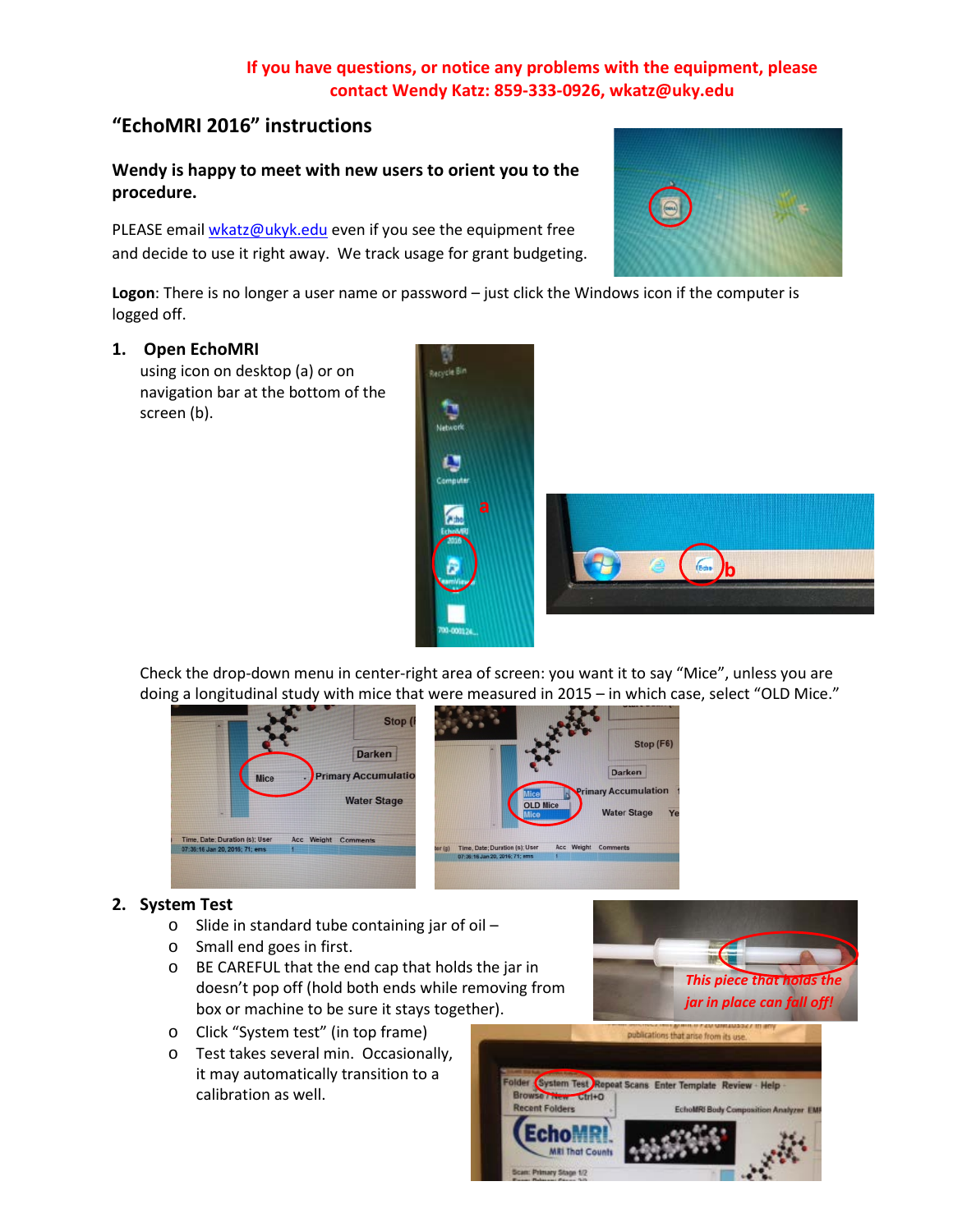#### **3. Choose output folder:**

Click "Folder" (in top margin), then "Browse/New



Expand the "EchoScans" folder, and

- a) select your lab's existing folder in the EchoScans folder.
- b) OR in the navigation bar (after highlighting EchoScans ), add a backslash and name to create a folder for your lab. You will get a window telling you there is no folder with that name and asking if you want to create a new folder. Say "yes."

|              | Folder · System Test Repeat Scans Enter                                                                           |        |
|--------------|-------------------------------------------------------------------------------------------------------------------|--------|
|              | FolderDialog                                                                                                      | Ξ      |
|              | <b>C:\EchoScans</b><br><b>OK</b>                                                                                  | Cancel |
|              | E- My Computer<br>$B - 3 C V$<br>HE 3 160106 full backup<br><b>Divers</b><br><b>EchoMFI</b>                       |        |
| <b>Stage</b> | <b>Hiller</b> EdisScans<br>图 160120<br>160128<br><b>ID-1</b> Cassis lab<br><b>ILLET Friab</b><br><b>El Hernig</b> |        |
|              | <b>B-1 Ozcan Lob</b><br><b>Salid Street Little</b><br>Hetfox                                                      | D      |

You are encouraged to create personal sub-folders to organize data according to users or projects, but please keep everything inside the EchoScans folder. To make a personal subfolder, highlight your lab's folder, and then add a backslash and folder name in the navigation

window

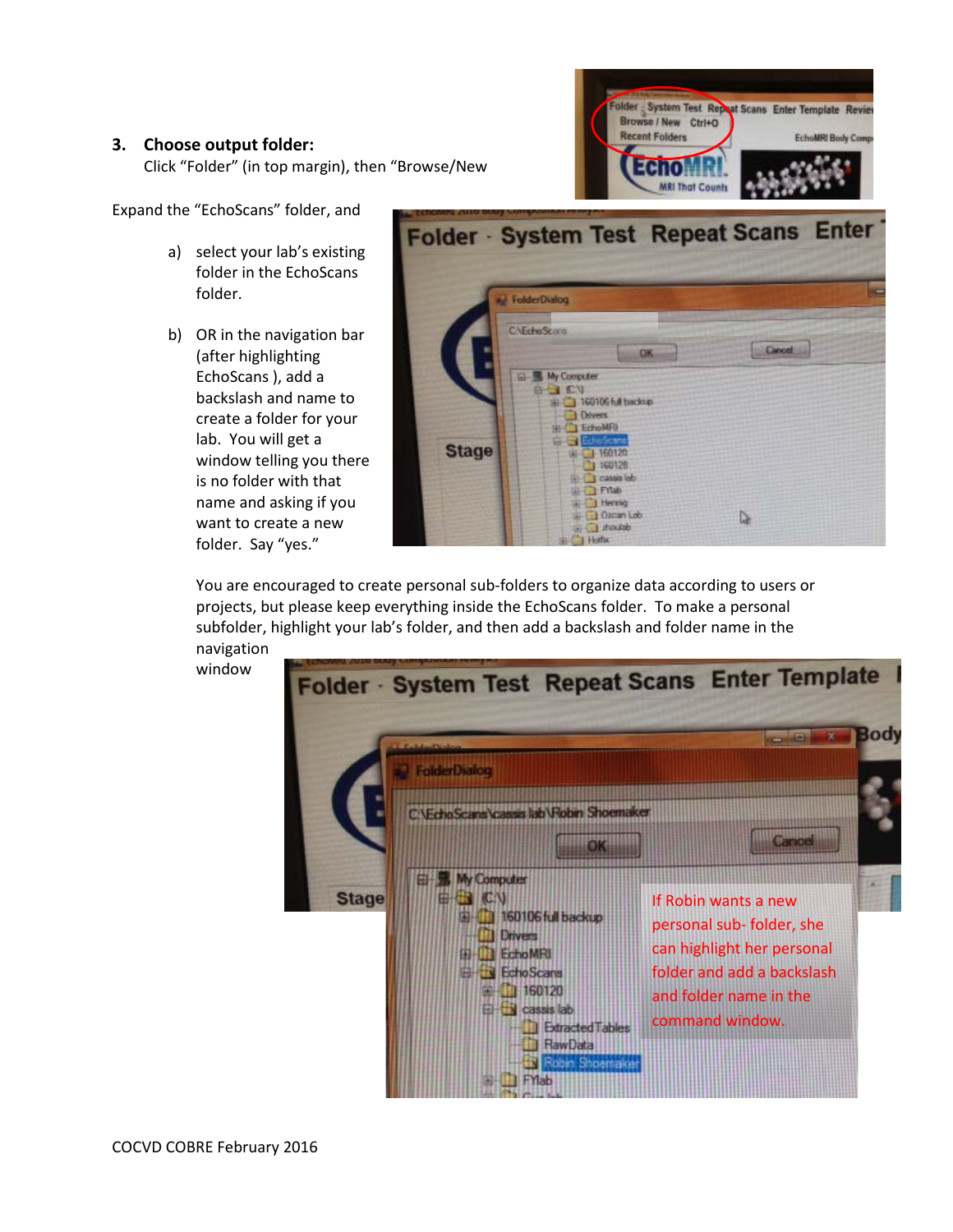For best performance, a folder should contain no more than 100-200 scans (lines of data). You can see this number when you choose an existing folder.

| In this example of folders organized<br>by lab, user and projects, the<br>highlighted sub-sub-sub-folder<br>contains 18 scans. \labname |                 |        |                           |                                                                     |              |                                | <b>EdderDialog</b><br>C:\EchoScans\FYlab\Shayan\ERT colony<br>OK<br>□ ■ My Computer<br>$\Box$ $(C)$<br><b>ED 160106 full backup</b><br><b>Drivers</b><br><b>EchoMRI</b><br><b>B</b> EchoScans |
|-----------------------------------------------------------------------------------------------------------------------------------------|-----------------|--------|---------------------------|---------------------------------------------------------------------|--------------|--------------------------------|-----------------------------------------------------------------------------------------------------------------------------------------------------------------------------------------------|
| <b>Num</b>                                                                                                                              | Label           | Fat(g) | Lean $(g)$                | Output Folder = C:\EchoScans\FYlab\Shayan\ERT colony\<br>F.Water(g) | T.Water(g)   | Time, Date                     | 图 160120<br><b>ED</b> cassis lab<br><b>D</b> T FYIab                                                                                                                                          |
| 18                                                                                                                                      | <b>E19</b>      | 1.04   | 16.44                     | 0.09                                                                | 14.40        | 14:58:33 Jan                   | Shayan<br>田门1-21-16                                                                                                                                                                           |
| 17                                                                                                                                      | E <sub>5</sub>  | 0.57   | 17.07                     | 0.08                                                                | 14.94        | 14:57:14 Jan                   | 1-21-16 for GT                                                                                                                                                                                |
| 16                                                                                                                                      | E <sub>3</sub>  | 1.14   | 22.05                     | 0.03                                                                | 18.72        | $14:55:55$ Jan                 | <b>ED</b> ert and 470 2416<br>Elwin V ERT colony                                                                                                                                              |
| 15                                                                                                                                      | E2              | 1.05   | 23.46                     | 0.00                                                                | 20.12        | 14:54:36 Jan                   | <b>Edracted Tables</b>                                                                                                                                                                        |
| 14                                                                                                                                      | <b>E18</b>      | 1.15   | 19.27                     | 0.11                                                                | 16.81        | 14:53:18 Jan                   | RawData<br><b>ERT</b> on 12916                                                                                                                                                                |
| 13                                                                                                                                      | <b>E17</b>      | 1.48   | 18.48                     | 0.03                                                                | 16.28        | 14:52:00 Jar                   | <b>ED</b> redo GT 12616                                                                                                                                                                       |
| 12                                                                                                                                      | <b>E16</b>      | 1.32   | 19.76                     | 0.02                                                                | 17.13        | 14:50:25 Jan                   | Guo lab<br><b>E</b> Hennig                                                                                                                                                                    |
| 11                                                                                                                                      | <b>E15</b>      | 0.88   | 20.60                     | 0.13                                                                | 17.94        | 14:49:05 Jan                   | Ozcan Lab<br><b>El Rangnekar Lab</b>                                                                                                                                                          |
| 10                                                                                                                                      | E <sub>14</sub> | 0.93   | 21.86                     | 0.01                                                                | 18,61        | 14:47:45 Jan                   | E di zhoutab                                                                                                                                                                                  |
| 9                                                                                                                                       | E <sub>13</sub> | 1.27   | 19.86                     | 0.11                                                                | 17.08        | 14:46:21 Jan                   | <b>ED</b> Hotfix<br><b>Fight</b> T Intel                                                                                                                                                      |
| 8                                                                                                                                       | <b>E4</b>       | 1.87   | 15.62                     | 0.05                                                                | 13.57        | 14:44:29 Jar                   | <b>PerfLogs</b>                                                                                                                                                                               |
|                                                                                                                                         | E <sub>12</sub> | 1,30   | 16.57                     | 0.05                                                                | 14.66        | 14:43:11 Jar                   |                                                                                                                                                                                               |
|                                                                                                                                         | E <sub>11</sub> | 1.39   | 16.74                     | 0.11                                                                | 14.91        | 14:41:48 Jan 20, 2016; 71; ems |                                                                                                                                                                                               |
|                                                                                                                                         | F40             | 173    | <b>16 68</b>              | 0.20                                                                | <b>15 00</b> | 14:40-25 Jan 20 2016: 70: eme  |                                                                                                                                                                                               |
|                                                                                                                                         |                 |        | <b>System ID: EMR-102</b> |                                                                     |              |                                |                                                                                                                                                                                               |

#### **4. Set up scan:**

a) Click "Start Scan"(**1**); a screen will open (**2**) that allows you to label one measurement at a time.



b) OR If you wish to create a template, click "Enter Template" in the top margin…

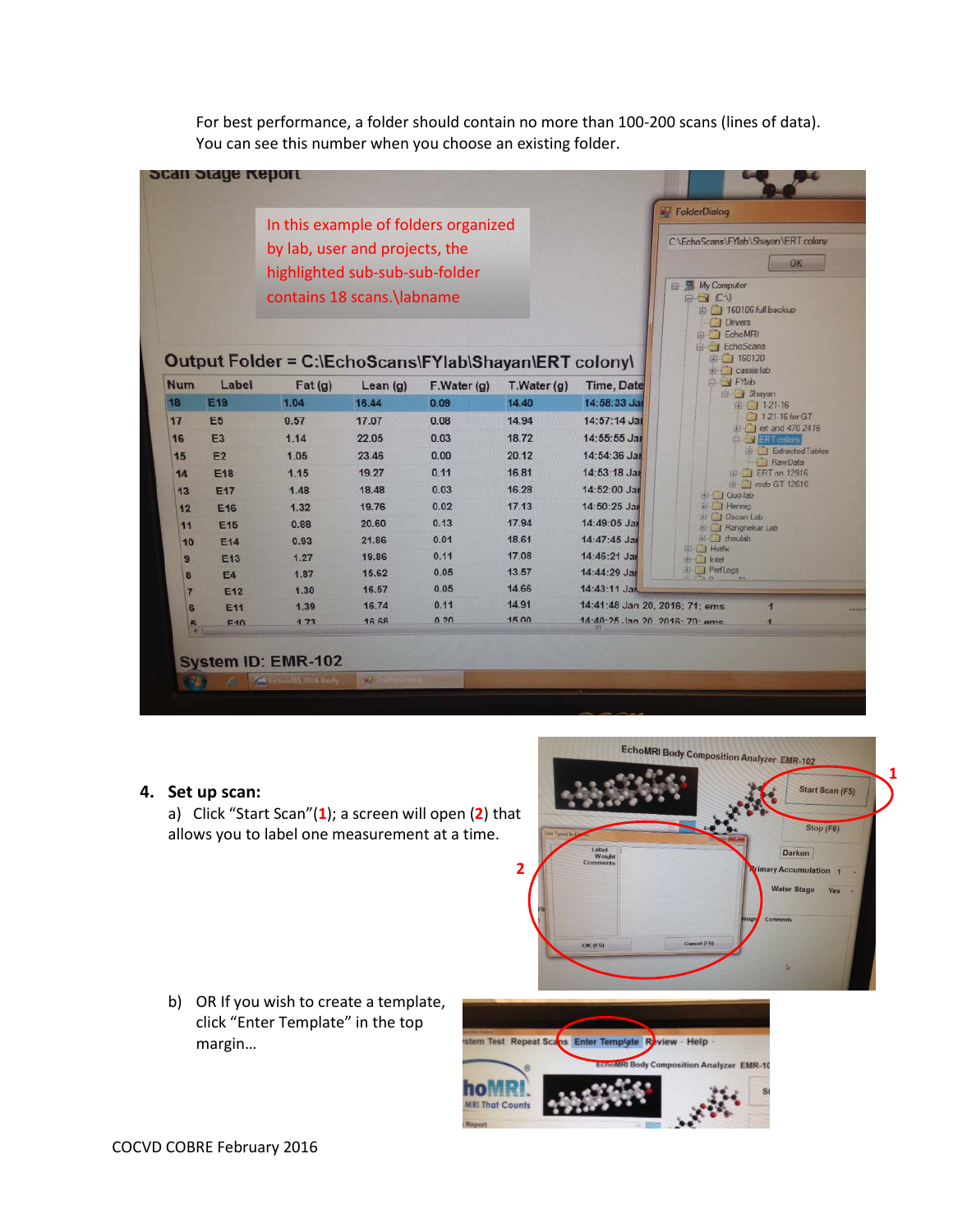

…enter the labels into the template window, then click "Apply Template."

#### **5. Choose mouse tube of appropriate size: 40, 60, 80 g.**

- o The number on the tube is the maximum weight mouse that should go in the tube. The tubes are all the same diameter, but the plastic collar determines how far the end of the tube goes into the beam. Smaller mice can be read in the larger numbered tubes though they won't be centered in the beam. If you put a larger mouse in a smaller numbered tube, part of the mouse won't be scanned because the tube doesn't go in as far.
- o Position mouse so it is rolled up like a donut, with its side against the end of the tube. This avoids putting compressive force on the neck.
- o If the mouse is too obese to curl up, insert the plunger so as to apply GENTLE pressure against the face to hold the mouse still.
- o Insert tube horizontally with mouse right side up so it can breathe easily. Don't try to hold the plunger still while the tube is in the machine. You will suffocate the mouse!





# **6. Take measurements (click Start each time, watch progress).**

Release the mouse promptly when the reading is ended. You may pre-load the next mouse into a tube with the plunger partly inserted, but don't fully insert the plunger to immobilize the mouse until it is time to put the tube into the machine.